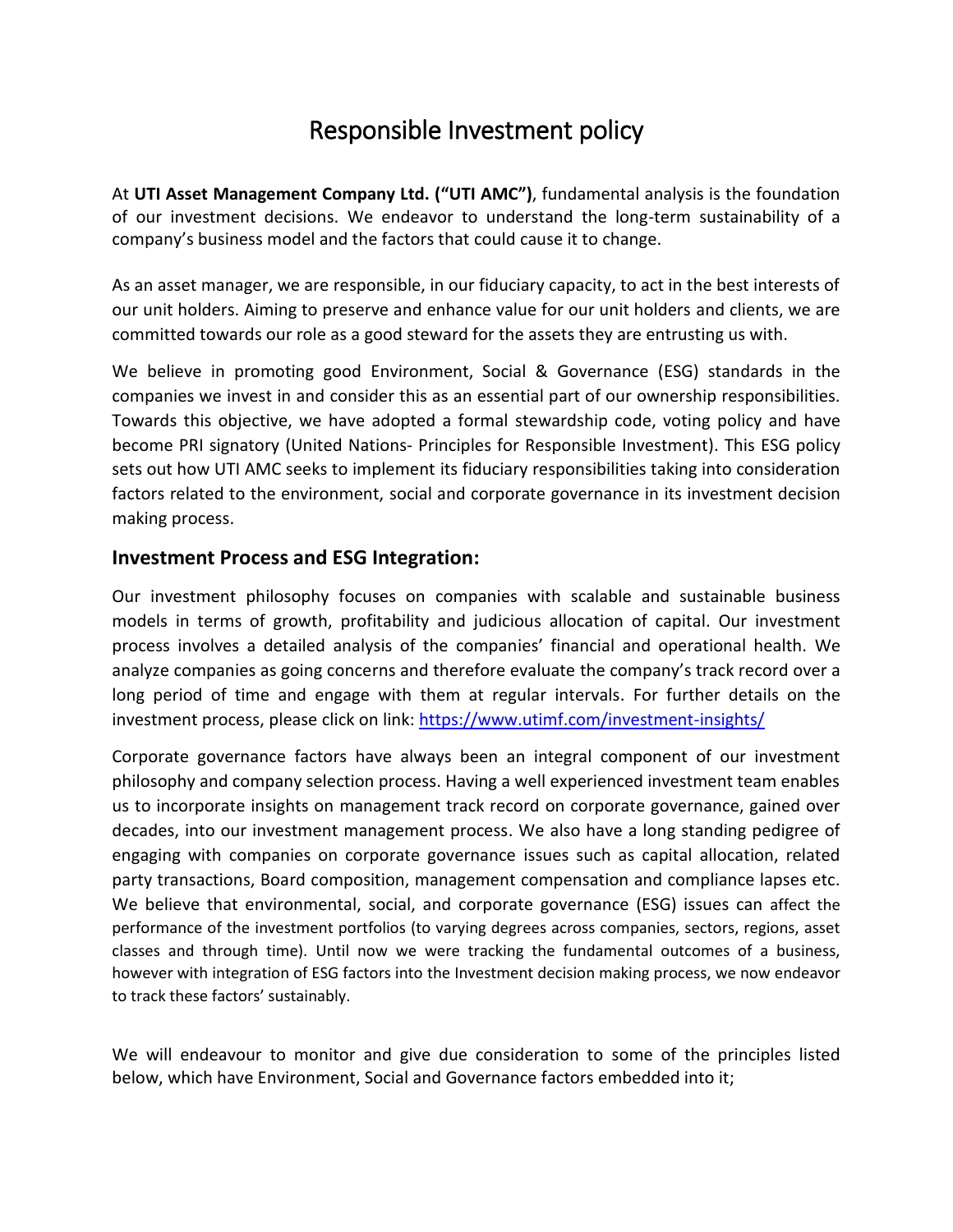- Whether the company conducts and governs itself with Ethics, Transparency and Accountability
- Whether goods and services provided by the company are safe and contribute to sustainability throughout their life cycle
- Whether the company promotes the wellbeing of the employees
- Whether the company respects the interests of all stakeholders and is responsive towards them
- Whether the company respects and promotes human rights
- Whether the company makes an effort to restore the environment
- Whether the company supports inclusive growth and equitable development
- Whether the company is engaging with and provides value to its customers and consumers in a responsible manner

The research analysts at UTI would then link these principles to their company analysis using the following approach:

- 1. Keeping in mind India's development cycle our primary analytical and monitoring focus would be on the incremental improvements made by companies on ESG factors.
- 2. We recognize that the value and valuation of the businesses that we invest in are impacted by sustainability factors. This perspective is incorporated into our fundamental analysis of a company's business using appropriate methods. The objective being to incorporate the cost of sustainability of operations and/or the impact of sustainability factors on cost of capital in our analysis.
- 3. The governance and social factors would also be incorporated into our company analysis and valuations though these are more subjective and could also be event driven.

## **Engagement:**

At UTI AMC, we believe it is our responsibility as an asset manager to safeguard our clients' interests through active ownership, monitoring, and mutual engagement with the issuers of the securities we hold in our clients' portfolios. We will monitor investee companies on the aforementioned principles, check whether companies have policies in place on the above listed factors, take cognizance of material ESG issues that a business may face and engage with companies to raise concerns.

We also understand that as we start this journey, we may not have a comprehensive understanding of all the Environmental or Social factors. Therefore we may subscribe to services of third-party agencies who specialize in these areas, which would go in as inputs in monitoring the progress made by the investee companies on these factors. If there are any material lapses by the company on Environment, Social or Governance front, as observed by the Investment team, we will engage with the company to drive positive change. We prioritize our engagement with companies based on the size of our investment and the exposure to a company.